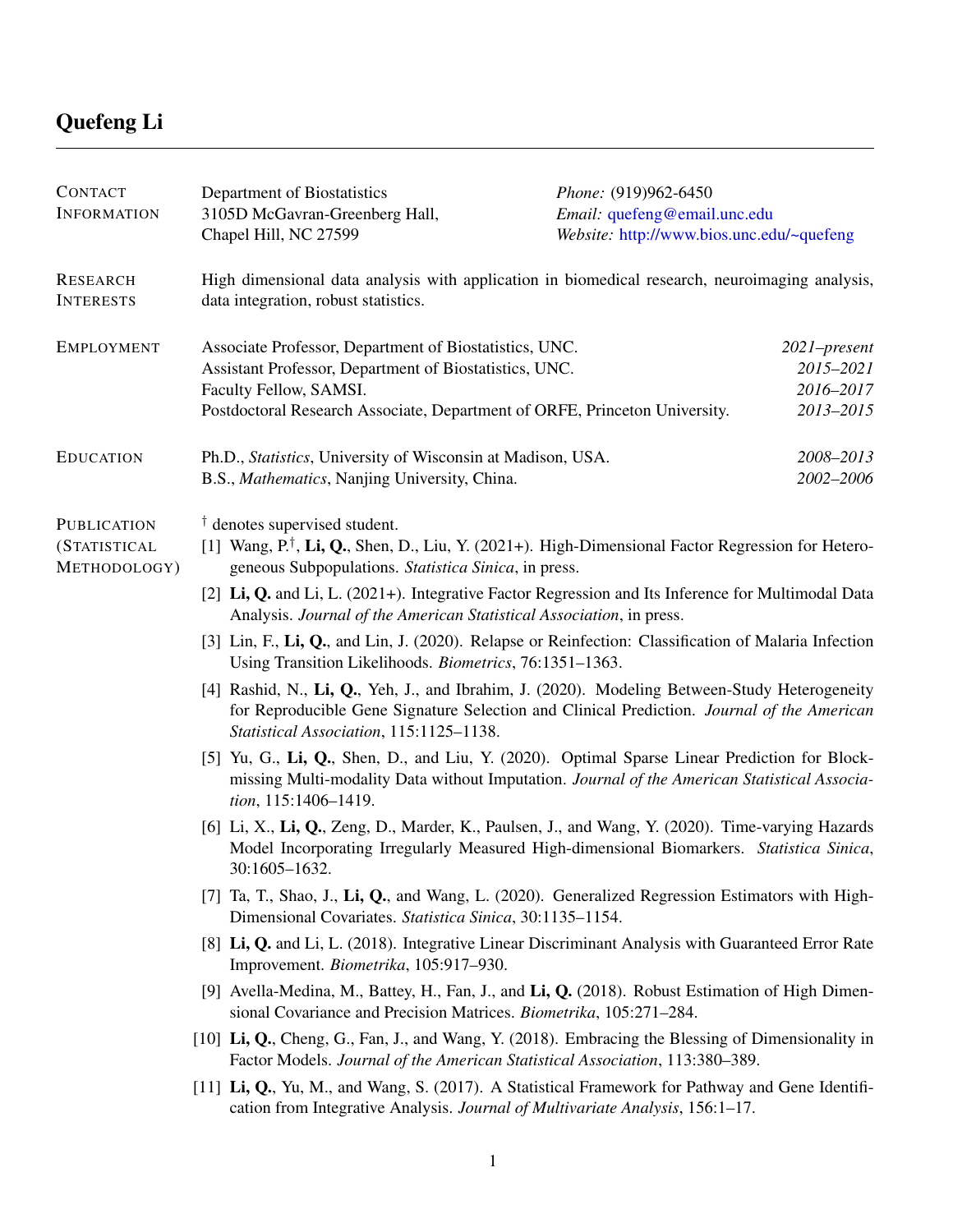- [12] Fan, J., Li, Q., and Wang, Y. (2017). Estimation of High-Dimensional Mean Regression in Absence of Symmetry and Light-tail Assumptions. *Journal of the Royal Statistical Society: Series B*, 1:247–265.
- [13] Li, Q. and Shao, J. (2015). Regularized LASSO: A Consistent Variable Selection Method. *Statistica Sinica*, 25:975–992.
- [14] Li, Q. and Shao, J. (2015). Sparse Quadratic Discriminant Analysis for High Dimensional Data. *Statistica Sinica*, 25:457–473.
- [15] Xu, Y., Yu, M., Zhao, Y. Q., Li, Q., Wang, S., and Shao, J. (2015). Regularized Outcome Weighted Subgroup Identification for Differential Treatment Effects. *Biometrics*, 7:645–653. PMID: 25962845.
- [16] Li, Q., Wang, S., Huang, C., Yu, M., and Shao, J. (2014). Meta-analysis Based Variable Selection for Gene Expression Data. *Biometrics*, 70:872–880. PMID: 25196635.

PUBLICATION † denotes supervised student.

- (COLLABORATIVE [17] Davis, E., Coakley, R., Labamba, B., Rowell, T., Dang, H., Pawlak, E., Li, Q., Alexis, N., WORK) Ribeiro, C., Tarran, R. (2021+). Chronic E-Cigarette Exposure Alters Human Alveolar Macrophage Morphology and Gene Expression. *Nicotine & Tobacco Research*, in press.
	- [18] Specht, B., Buse, C., Phelps, J., Chiavacci, S., Harrell, L. Nelson, J., Poulos, K., Li, Q., Liu, Y.† , Lupa, C. (2021+). Virtual Reality After Surgery (VRAS) – A Method to Decrease Pain After Surgery in Pediatric Patients. *The American Surgeon*, in press.
	- [19] Rosman, L., Salmoirago-Blotcher, E., Mahmood, R., Yang, H.<sup>†</sup>, Li, Q., Mazzella, A., Klein, J., Hanks, J., Bumgarner, J., Gehi, A. (2021). Arrhythmia Risk During the 2016 United States Presidential Election: The Cost of Stressful Politics. *Journal of the American Heart Association*, in press.
	- [20] Zhou, J., Li, Q., Cao, Y. (2021). Spatiotemporal Response Heterogeneity across Metastatic Lesions in Colorectal Cancer. *Cancer Research*, in press.
	- [21] Hallman, M., Dorinsky, N., Wang, Y.<sup>†</sup>, Li, Q., Isaak, R., Kolarczyk, L., Kim, H., Lobonc, A. (2021). Objective Pain Assessment using Incentive Spirometry Values. *Pain Management*, in press.
	- [22] Mazzela, A., Hendrickson, M., Aurora, S., Sanders, M., Li, Q., Vavalle, J., Gehi, A. (2021). Shifting Trends in Timing of Pacemaker Implantation After Transcatheter Aortic Valve Replacement. *JACC: Cardiovascular Interventions*, 14:232–234.
	- [23] Flythe, J., Tugman, M., Narendra, J., Assimon, M., Li, Q., Wang, Y.<sup>†</sup>, Brunelli, S., Hinderliter, A. (2021). Effect of ultrafiltration profiling on outcomes among maintenance hemodialysis patients: a randomized crossover trial. *Journal of Nephrology*, 34:113–123.
	- [24] Straube, L., Fardelmann, K., Penwarden, A., Harker, E., Redmon, B., Li, Q., Strauss, R., Smith, K. (2020). Nitrous Oxide Analgesia for External Cephalic Version: A Randomized Control Trial. *Journal of Clinical Anesthesia*, 68:110073.
	- [25] Mazzella, A., Sanders, M., Yang, H.<sup>†</sup>, Li, Q., Vavalle, J., Gehi, A. (2020). Predicting Need for Pacemaker Implantation Early and Late After Transcatheter Aortic Valve Implantation. *Catheterization and Cardiovascular Interventions*, 2020:19.
	- [26] Beckman J., Li, Q., Smith, T., Hester, S., Leitner, O., Karen, S., Kasthuri, R. (2020). Integration of Clinical Parameters, Genotype and Epistaxis Severity Score to Guide Treatment for Hereditary Hemorrhagic Telangiectasia Associated Bleeding. *Orphaned Journal of Rare Diseases*,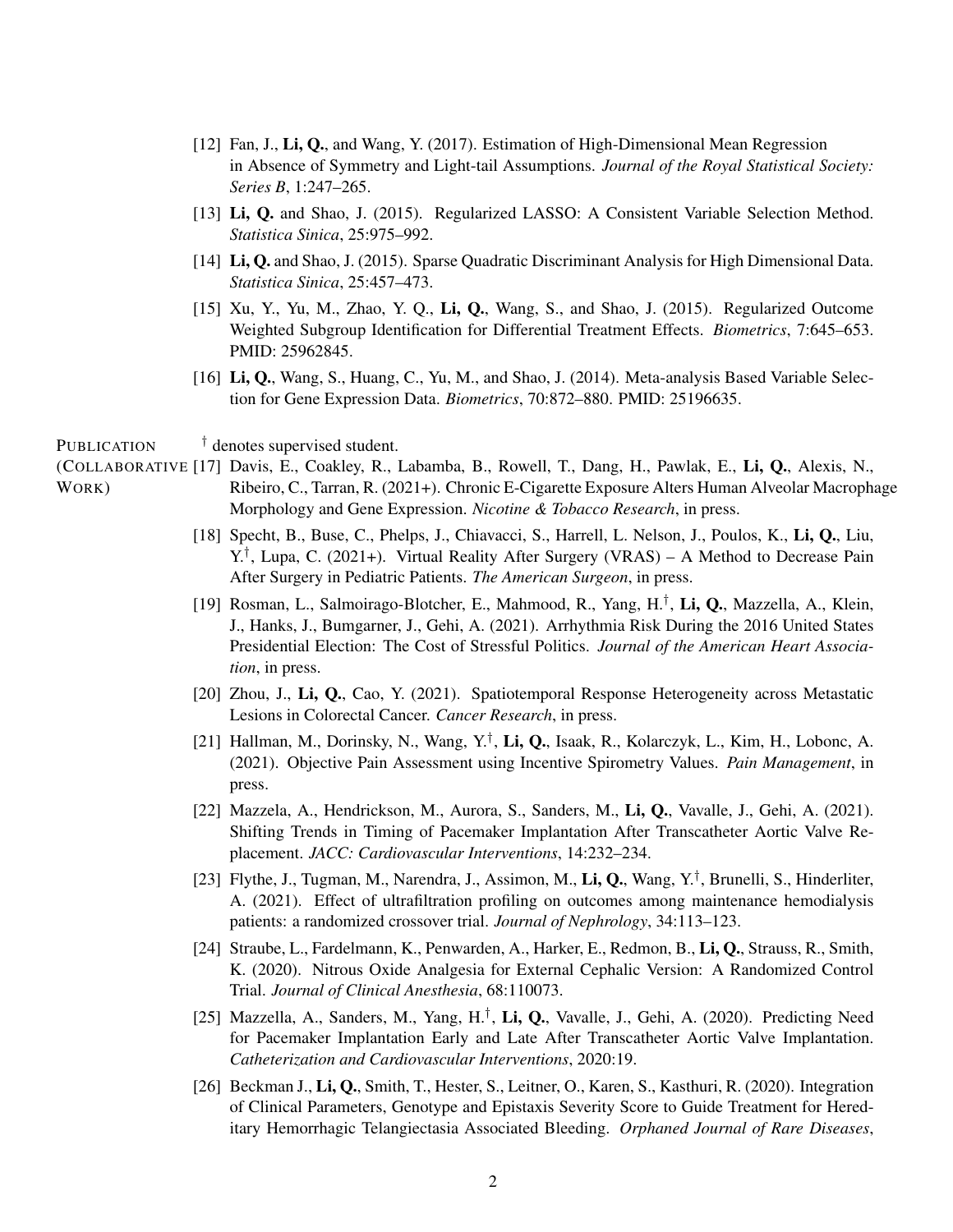15:185.

- [27] Rohner, E., McGuire F. H., Liu, Y.<sup>†</sup>, Li, Q., Miele, K., Desai, S. A., Schmitt, J., Knittel, A., Nelson, J., Edelman, C., Sivaraman, V., Baker, A., Romocki, L., Rahangdale, L., Smith, J. (2020). Racial and Ethnic Differences in Acceptability of Urine and Cervico-Vaginal Sample Self-Collection for HPV-Based Cervical Cancer Screening. *Journal of Women's Health*, 29:7.
- [28] Wang, Y.<sup>†</sup>, Yang, D., Li, Q., Kaufer, D., Styner, M., Wu, G. (2020). Characterize the Propagation Pattern of Neurodegeneartion in Alzheimer's Disease by Longitudinal Network Analysis. *Proceedings of the 20th IEEE International Symposium on Biomedical Imaging (ISBI)*, 292– 295.
- [29] Zhou, J., Liu, Y.<sup>†</sup>, Zhang, Y., Li, Q., Cao, Y. (2020). Modeling Tumor Evolutionary Dynamics to Predict Clinical Outcomes for Patients with Metastatic Colorectal Cancer: A Retrospective Analysis. *Cancer Research*, 80:591–601.
- [30] Zhong, W.<sup>†</sup>, Dong, L.<sup>†</sup>, Poston, T., Darville, T., Li, Q., Zheng, X. (2020). Inferring Regulatory Network from Mixed Observational Data Using the Directed Acyclic Graph. *Frontiers in Genetics*, 11:8.
- [31] Kim, E., Yang, L., Ye, P., Guo, R., Li, Q., Kulis, M., Burks, W. (2019). Long-term Sublingual Immunotherapy for Peanut Allergy in Children: Clinical and Immunologic Evidence of Desensitization. *Journal of Allergy and Clinical Immunology*, 144: 1320–1326.
- [32] Tugman, M., Narenda J., Li, Q., Wang, Y.<sup>†</sup>, Hinderliter, A., Brunelli, S., Flythe, J. (2019). Ultrafiltration Profiled Hemodialysis to Reduce Dialysis-related Cardiovascular Stress: Study Protocol for a Randomized Controlled Trial. *ContemporaryClinicalTrialsCommunications*, 15:100415.
- [33] Dineen, H., Eskildsen, S., Gan, Z., Li, Q., Patterson, B., Patterson, J., Draeger, R. (2019). Gender Preferences of Patients when Selecting Orthopaedic Providers. *Iowa Orthopaedic Journal*, 39:203–210.
- [34] Cummings, D., Adams, A., Halladay, J., Hinderliter, A., Donahue, K., Cene, C., Li, Q., Miller, C., Garcia, B., Tillman, J., Little, E., DeWalt, D. (2019). Race-Specific Patterns of Treatment Intensification among Hypertensive Patients using Home Blood Pressure Monitoring: Analysis Using Defined Daily Doses in the Heart Healthy Lenoir Study. *The Annals of Pharmacotheraphy*, 53:333–340.
- [35] Hill, J., Mills, C., Li, Q., Smith, J. (2019). The Prevalence of Traditional, Complementary, and Alternative Medicine Use by Cancer Patients in Low Income and Lower-Middle Income Countries; a Systematic Review. *Global Public Health*, 14: 418–430.
- [36] Kulis, M., Yue, X., Guo, R., Zhang, H., Orgel, K., Ye, P., Li, Q., Liu, Y.<sup>†</sup>, Kim, E., Burks, A., Vickery, B. (2019). High and Low Dose Oral Immunotherapy Similarly Suppress Pro-Allergic Cytokines and Basophil Activation in Young Children. *Clinical and Experimental Allergy*, 49:180–189.
- [37] Jones, S.<sup>†</sup>, Li, Q., Aiello, A., O'Rand, A., Roux, A., and Evenson, K. (2018). Correlates of Changes in Walking During the Retirement Transition: The Multi-Ethnic Study of Atherosclerosis. *Preventive Medicine Reports*, 11:221–230.
- [38] Sun, X., Shan, Y.<sup>†</sup>, Li, Q., Chollet-Hinton, L., Kirk, E., Gierach, G., Troester, M. (2018). Intraindividual Gene Expression Variability of Normal Breast Tissue. *Scientific Reports*, 8:9137.
- [39] Wu, J., Cummings, D., Li, Q., Halladay, J., Donahue, K., Cene, C., M.D., Hinderliter, A., Bosworth, H., Miller, C., Garcia, B., Tillman, J., DeWalt, D. (2018). The Effect of a Practice-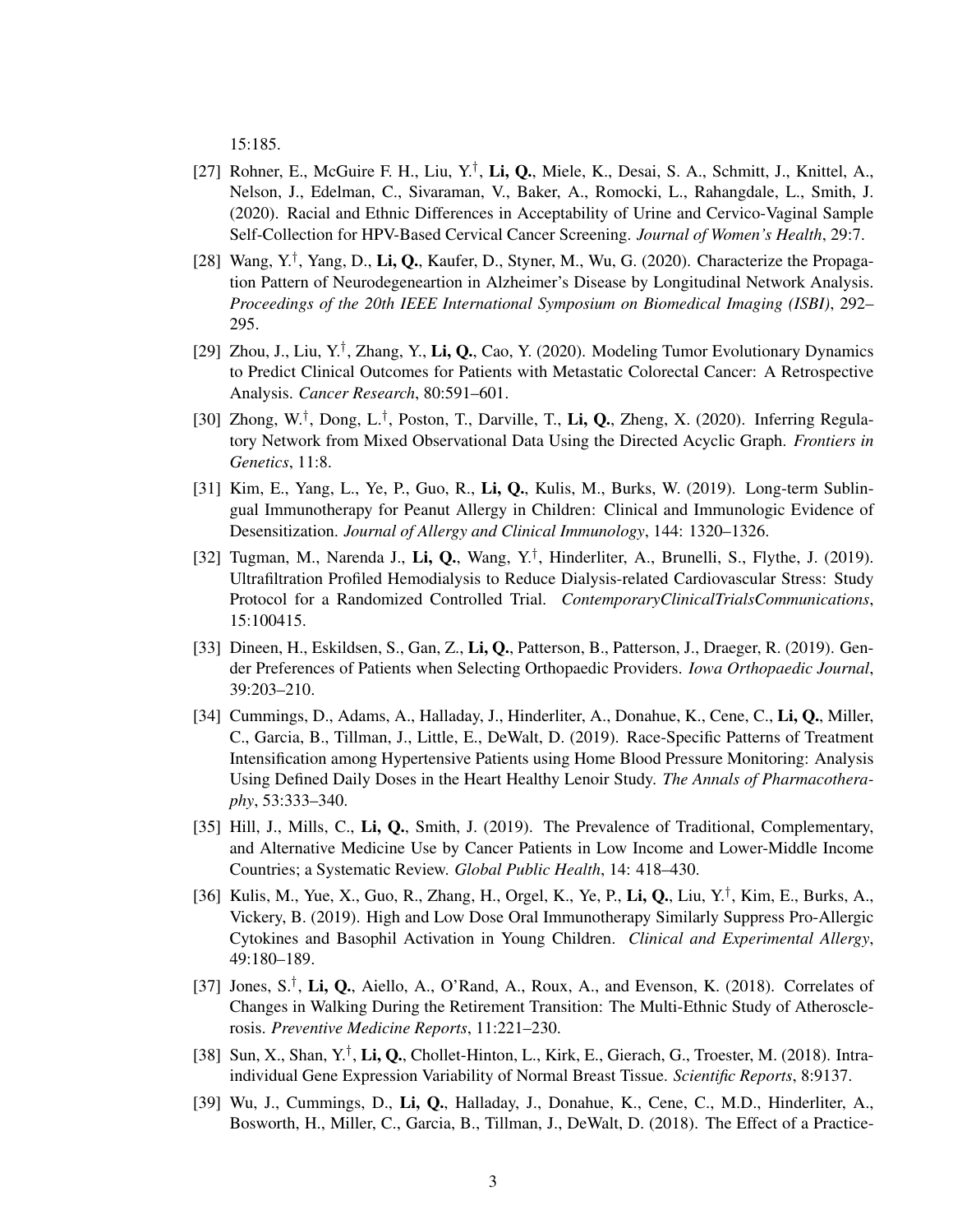based Multi-component Intervention that Includes Health Coaching on Medication Adherence and Blood Pressure Control in Rural Primary Care. *Journal of Clinical Hypertension*, 20:757– 764.

- [40] Jones, S.<sup>†</sup>, Li, Q., Aiello, A., O'Rand, A., Turkbey E., Roux, A., and Evenson, K. (2018). Physical Activity, Sedentary Behavior, and Retirement: the Multi-Ethnic Study of Atherosclerosis (MESA). *American Journal of Preventive Medicine*, 54:786–794.
- [41] Halladay, J., Donahue K., Cene C.W., Li, Q., Cummings, D., Hinderliter, A., Miller, C., Garcia B., Little, E. Tillman, J., Ammerman, A., DeWalt, D. (2016). The Association of Health Literacy and Blood Pressure Reduction in a Cohort of Patients with Hypertension: The Heart Healthy Lenoir Trial. *Patient Education and Counseling*, 100:542–549.
- [42] Scerpella, T.A., Bernardoni, B., Wang, S., Rathouz P.J., Li, Q., and Dowthwaite, J.N. (2016). Site-Specific, Adult Bone Benefits Attributed to Loading During Youth: A Preliminary Longitudinal Analysis. *Bone*. 85:148–159. PMID: 26826335.
- [43] Bernardoni, B., Scerpella, T.A., Rosenbaum, P.F., Kanaley, J.A., Li, Q., Wang, S. and Dowthwaite, J.N. (2015). The Influence of Organized Physical Activity (Including Gymnastics) on Young Adult Skeletal Traits: Is Maturity Phase Important? *Pediatric Exercise Science*. 27:285– 296. PMID: 25386845.
- [44] Bernardoni, B., Thein-Nissenbaum, J., Fast, J., Day, M., Wang, S., Li, Q., and Scerpella, T.A. (2014). A School-Based Resistance Intervention Improves Skeletal Growth in Adolescent Females. *Osteoporosis International*. 25:1025–1032. PMID: 24114402. PMCID: PMC4118457.
- [45] Coursin, D., Head, D., Chen, G., Li, Q., Wang, S. and Hogan, K. (2014). Vitamin D Deficiency in Anesthesia Caregivers at the End of Winter. *Acta Anaesthesiologica Scandinavica*. 58:802– 806. PMID: 25040952.

## PUBLICATION (OTHERS) [46] Yu, M. and Li, Q. (2014). Discussion of "Combining Biomarkers to Optimize Patient Treatment Recommendations" by Kang C., Janes, H., and Huang, Y. *Biometrics*. 70:716-719. PMID: 24889402.

| HONORS               | • Junior Faculty Development Award, UNC.                               | 2018 |
|----------------------|------------------------------------------------------------------------|------|
|                      | • University Research Council Award, UNC.                              | 2016 |
| <b>INVITED TALKS</b> | • The 34th New England Statistics Symposium.                           | 2021 |
|                      | • JSM, Seattle.                                                        | 2021 |
|                      | • AISC, Greensboro.                                                    | 2021 |
|                      | • JSM, Denver.                                                         | 2019 |
|                      | • Big Data and Modern Statistics Conference, Shanghai.                 | 2019 |
|                      | • IMS China Conference, Dalian.                                        | 2019 |
|                      | • The ICSA International Conference, Tianjin.                          | 2019 |
|                      | • ICSA Applied Statistics Symposium, Raleigh.                          | 2019 |
|                      | • Department of Statistics, North Carolina State University.           | 2019 |
|                      | • Department of Statistics and Operations Research, UNC - Chapel Hill. | 2018 |
|                      | • ICSA Applied Statistics Symposium, New Brunswick.                    | 2018 |
|                      |                                                                        |      |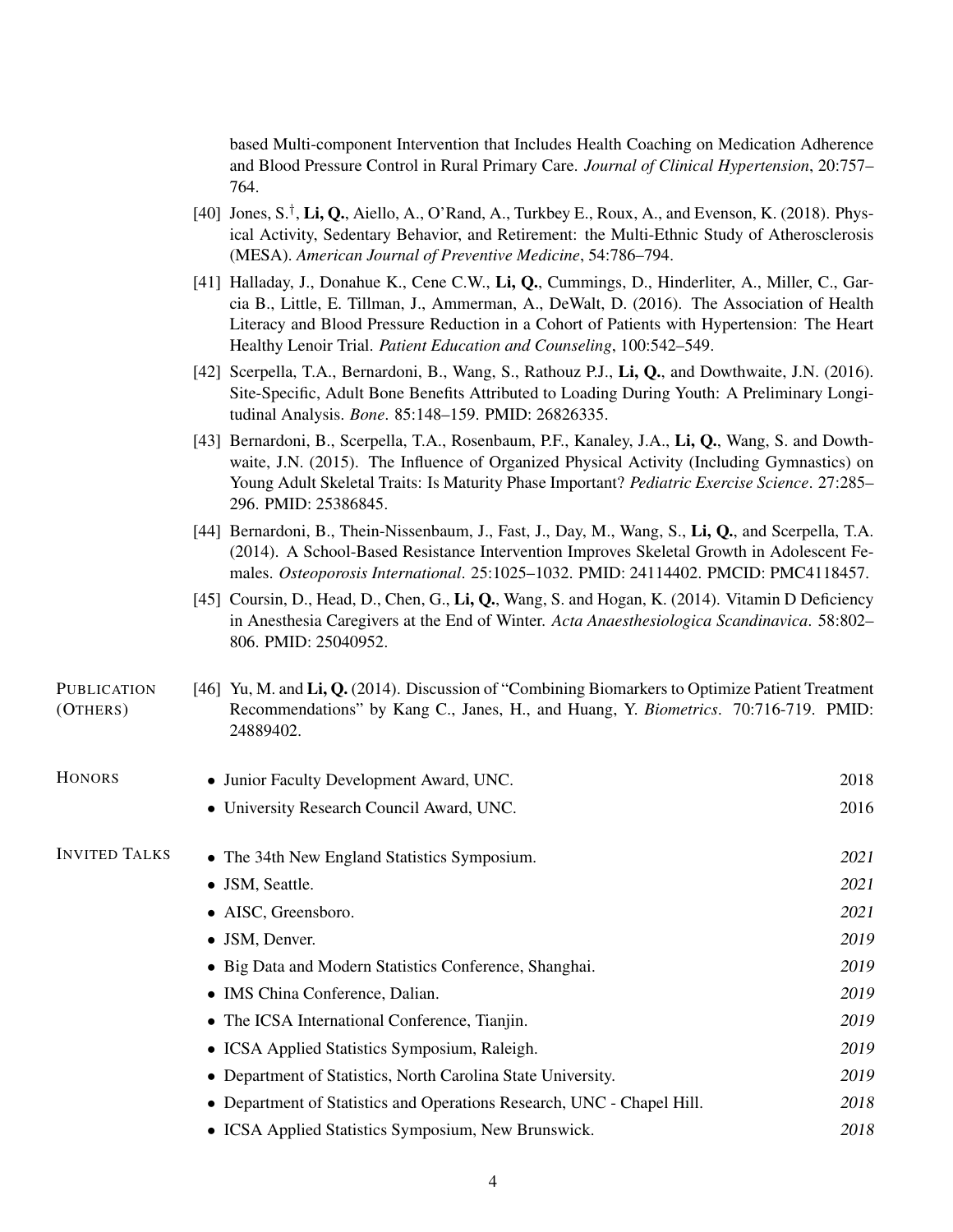|                 | • Workshop on "Discovery of causal structure in high dimensions", McGill University.                                                                                                                                                                                                                                                                                                                      | 2018         |  |  |
|-----------------|-----------------------------------------------------------------------------------------------------------------------------------------------------------------------------------------------------------------------------------------------------------------------------------------------------------------------------------------------------------------------------------------------------------|--------------|--|--|
|                 | • Department of Mathematics and Statistics, University of North Carolina - Greensboro.                                                                                                                                                                                                                                                                                                                    | 2017         |  |  |
|                 | • ICSA Applied Statistics Symposium, Chicago.                                                                                                                                                                                                                                                                                                                                                             | 2017         |  |  |
|                 | • ENAR, Washington DC.                                                                                                                                                                                                                                                                                                                                                                                    | 2017         |  |  |
|                 | The 10th ICSA International Conference, Shanghai.                                                                                                                                                                                                                                                                                                                                                         | 2016         |  |  |
|                 | • International Conference on Advances in Interdisciplinary Statistics and Combinatorics, Greens-<br>2016<br>boro.                                                                                                                                                                                                                                                                                        |              |  |  |
|                 | • ICSA Applied Statistics Symposium, Atlanta.                                                                                                                                                                                                                                                                                                                                                             | 2016         |  |  |
|                 | • The 4th Institute of Mathematical Statistics Asia Pacific Rim Meeting, Hong Kong.                                                                                                                                                                                                                                                                                                                       | 2016         |  |  |
|                 | • Department of Biostatistics, University of Michigan - Ann Arbor.                                                                                                                                                                                                                                                                                                                                        | 2015         |  |  |
|                 | • Department of Statistical Sciences, University of Toronto.                                                                                                                                                                                                                                                                                                                                              | 2015         |  |  |
|                 | • Department of Statistics, University of California - Riverside.                                                                                                                                                                                                                                                                                                                                         | 2015         |  |  |
|                 | • Public Health Sciences Division, Fred Hutchinson Cancer Research Center.                                                                                                                                                                                                                                                                                                                                | 2015         |  |  |
|                 | • Department of Biostatistics, University of North Carolina - Chapel Hill.                                                                                                                                                                                                                                                                                                                                | 2015         |  |  |
|                 | • Department of Epidemiology, Biostatistics and Occupational Health, McGill University.                                                                                                                                                                                                                                                                                                                   | 2015         |  |  |
|                 | • Department of Mathematics and Statistics, McGill University.                                                                                                                                                                                                                                                                                                                                            | 2015         |  |  |
|                 | • Department of Biostatistics, Columbia University.                                                                                                                                                                                                                                                                                                                                                       | 2015         |  |  |
|                 | • Department of Mathematical Sciences, State University of New York, Binghamton.                                                                                                                                                                                                                                                                                                                          | 2014         |  |  |
|                 | • Wilks Statistics Seminar, Princeton University.                                                                                                                                                                                                                                                                                                                                                         | 2013         |  |  |
| CONTRIBUTED     | • ENAR, Philadelphia.                                                                                                                                                                                                                                                                                                                                                                                     | 2019         |  |  |
| <b>TALKS</b>    | · ENAR, Atlanta.                                                                                                                                                                                                                                                                                                                                                                                          | 2018         |  |  |
|                 | • JSM, Baltimore.                                                                                                                                                                                                                                                                                                                                                                                         | 2017         |  |  |
|                 | • ENAR, Austin.                                                                                                                                                                                                                                                                                                                                                                                           | 2016         |  |  |
|                 | • JSM, Boston.                                                                                                                                                                                                                                                                                                                                                                                            | 2014         |  |  |
| <b>TEACHING</b> | • BIOS 761: Advanced Probability and Statistical Inference II.                                                                                                                                                                                                                                                                                                                                            | $2017 - now$ |  |  |
| <b>STUDENTS</b> | • PhD students: Wanting Jin, Hannan Yang, Yutong Liu, Haodong Wang, Tianyi Liu.                                                                                                                                                                                                                                                                                                                           |              |  |  |
|                 | • MS students: Liyuan Zhou (graduated in 2020).                                                                                                                                                                                                                                                                                                                                                           |              |  |  |
|                 | • Doctoral dissertation committee of students: Jenny Yang (Biostatistics), Kin Yau Wong (Bio-<br>statistics), Yu Deng (Biostatistics), Sydney Jones (Epidemiology), Ran Tao (Biostatistics), Doug<br>Wilson (Biostatistics), David Pritchard (Biostatistics), Li Dong (Biostatistics), Peiyao Wang<br>(Statistics), Jin Wang (Biostatistics), Jiawei Zhou (Pharmacy), Ziliang Zhu (Biostatistics), Beilin |              |  |  |

5

Jia (Biostatistics).